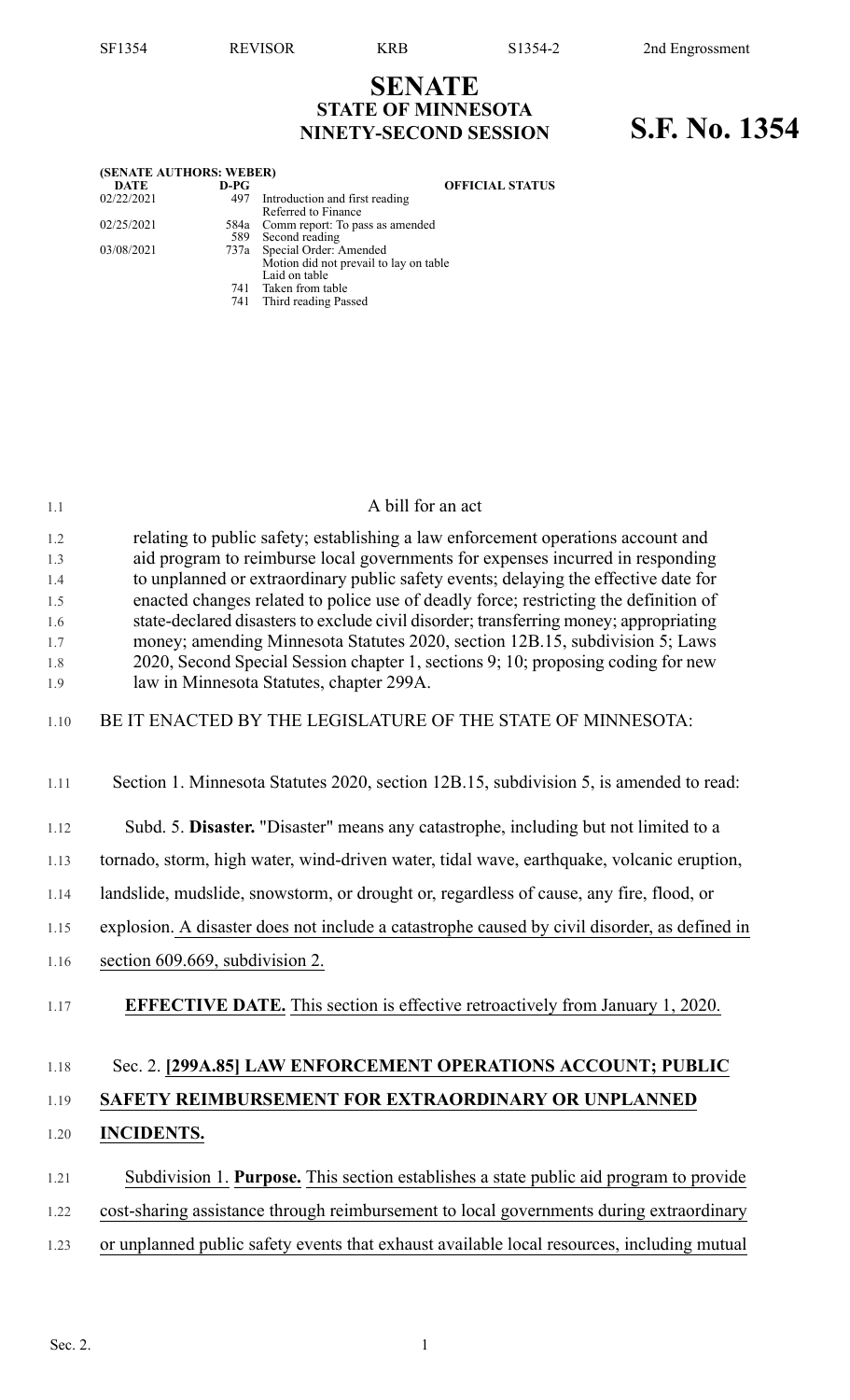| aid, where a local or state emergency is declared and where the extraordinary expenses are       |
|--------------------------------------------------------------------------------------------------|
|                                                                                                  |
| not covered by other federal and state disaster assistance programs.                             |
| Subd. 2. Definitions. (a) For purposes of this section, the terms in this subdivision have       |
| the meanings given.                                                                              |
| (b) "Applicant" means a tribal or local entity located within Minnesota or a state, tribal,      |
| or local entity located outside of Minnesota that applies for reimbursement under this section.  |
| (c) "Backfill" means personnel costs incurred by a sending jurisdiction related to replacing     |
| personnel who have been sent to the receiving jurisdiction.                                      |
| (d) "Commissioner" means the commissioner of public safety.                                      |
| (e) "Department" means the Department of Public Safety.                                          |
| (f) "Incident period" means the period from the onset of the response to a public safety         |
| event until mutual aid is no longer necessary.                                                   |
| (g) "Mutual aid" means aid rendered to, and at the request of, one state, tribal, or local       |
| entity by another state, tribal, or local entity.                                                |
| (h) "Public safety event" means an unplanned or extraordinary event or series of events:         |
| $(1)(i)$ that exhausts available local resources;                                                |
| (ii) where life or property are endangered and local resources are inadequate to handle          |
| the situation;                                                                                   |
| (iii) that requires mutual aid; and                                                              |
| (iv) where a state emergency is declared pursuant to section 12.31 or a local emergency          |
| is declared pursuant to section 12.29; or                                                        |
| (2) where the State Patrol makes a specific request for assistance from a local unit of          |
| government to support the State Patrol at a facility owned by state government, including        |
| but not limited to the State Capitol.                                                            |
| (i) "Receiving jurisdiction" means a state, tribal, or local entity that is requesting resources |
| to respond to the public safety event.                                                           |
| (j) "Reimbursement panel" means the panel of sheriffs created under subdivision 5.               |
| (k) "Sending jurisdiction" means a state, tribal, or local entity that is sending resources      |
| to respond to the public safety event.                                                           |
|                                                                                                  |

SF1354 REVISOR KRB S1354-2 2nd Engrossment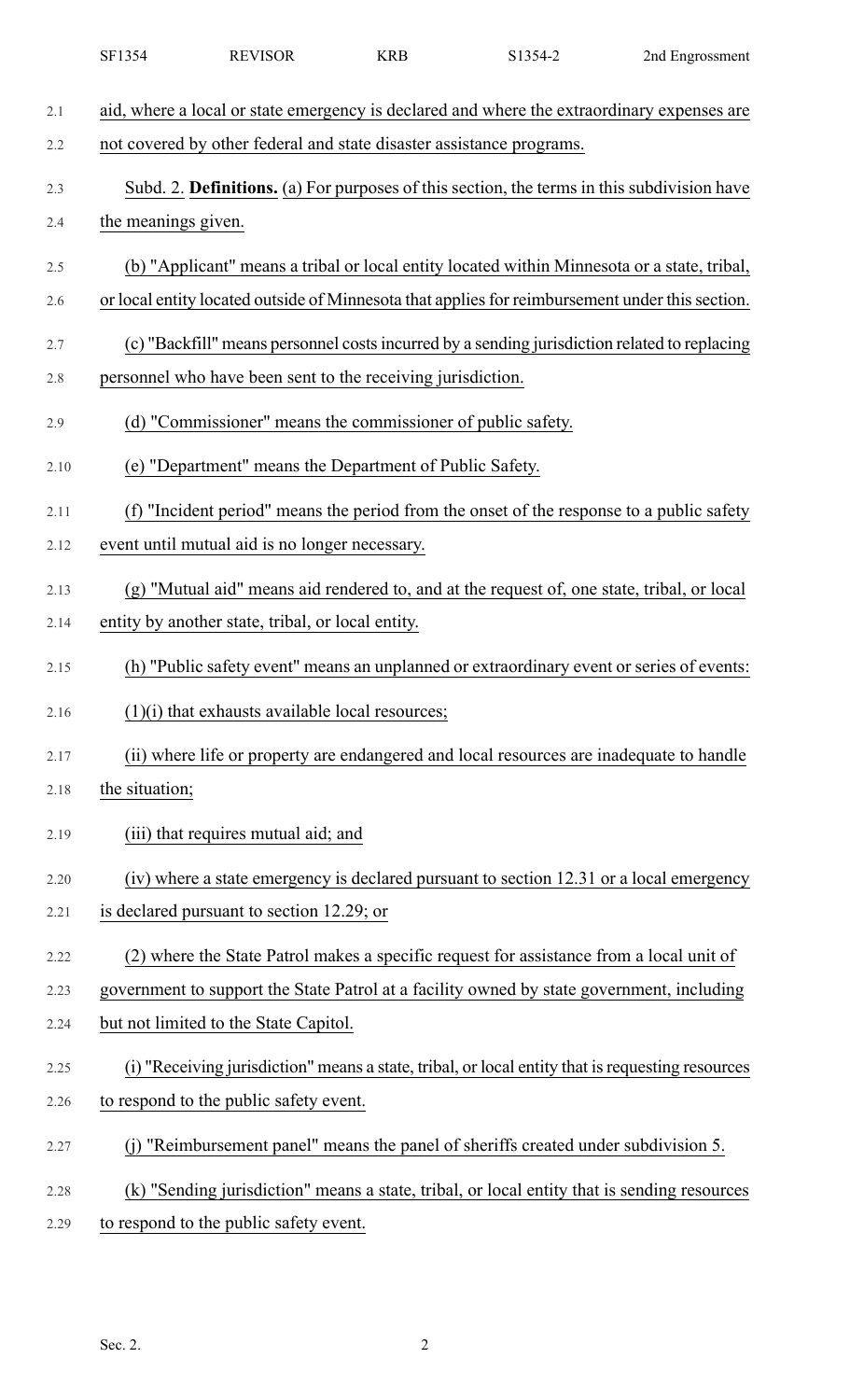| SF1354 | <b>REVISOR</b> | KRE | :1354-2 | 2nd Engrossment |
|--------|----------------|-----|---------|-----------------|
|--------|----------------|-----|---------|-----------------|

| 3.1  | Subd. 3. Law enforcement operations account; appropriation. A law enforcement                   |
|------|-------------------------------------------------------------------------------------------------|
| 3.2  | operations account is created in the special revenue fund in the state treasury, consisting of  |
| 3.3  | money deposited, donated, allotted, transferred, or otherwise provided to the account. Money    |
| 3.4  | in the law enforcement operations account is appropriated to the commissioner to provide        |
| 3.5  | reimbursement and management costs under this section. Money appropriated under this            |
| 3.6  | subdivision may be spent only for a reimbursement recommended by the reimbursement              |
| 3.7  | panel and for the expenses authorized under subdivision 12.                                     |
| 3.8  | Subd. 4. Eligibility criteria; considerations. (a) Costs eligible for reimbursement under       |
| 3.9  | this section are those costs associated with a public safety event incurred during the incident |
| 3.10 | period. Eligible costs are limited to:                                                          |
| 3.11 | $(1)$ overtime costs;                                                                           |
| 3.12 | (2) logistical needs, including food and lodging;                                               |
| 3.13 | (3) incidental supplies necessary to aid in the response;                                       |
| 3.14 | (4) backfill personnel costs incurred by a sending jurisdiction;                                |
| 3.15 | (5) damaged or destroyed equipment costs incurred by a sending jurisdiction;                    |
| 3.16 | (6) costs associated with emergency management, response and recovery planning,                 |
| 3.17 | mitigation of public health threats posed by the public safety event, and costs associated      |
| 3.18 | with development of mitigation methods within the affected community; and                       |
| 3.19 | (7) indemnifying a sending jurisdiction, if indemnification is required by law, judicial        |
| 3.20 | order, or agreement between the receiving and sending jurisdictions.                            |
| 3.21 | (b) When emergency personnel of another state render aid in Minnesota pursuant to the           |
| 3.22 | orders of the governor of their home state, and upon the request of the governor of Minnesota,  |
| 3.23 | the reimbursement panel may approve reimbursement to reimburse the other state from the         |
| 3.24 | law enforcement operations account for:                                                         |
| 3.25 | (1) the compensation paid and actual and necessary travel, subsistence, and maintenance         |
| 3.26 | expenses of the personnel of the other state while rendering aid as emergency personnel;        |
| 3.27 | (2) all payments for death, disability, or injury of those personnel incurred in the course     |
| 3.28 | of rendering that aid; and                                                                      |
| 3.29 | (3) all losses of or damage to supplies and equipment of the other state or a governmental      |
| 3.30 | subdivision of the other state resulting from the rendering of aid, provided that the laws of   |
| 3.31 | the other state contain provisions substantially similar to this section.                       |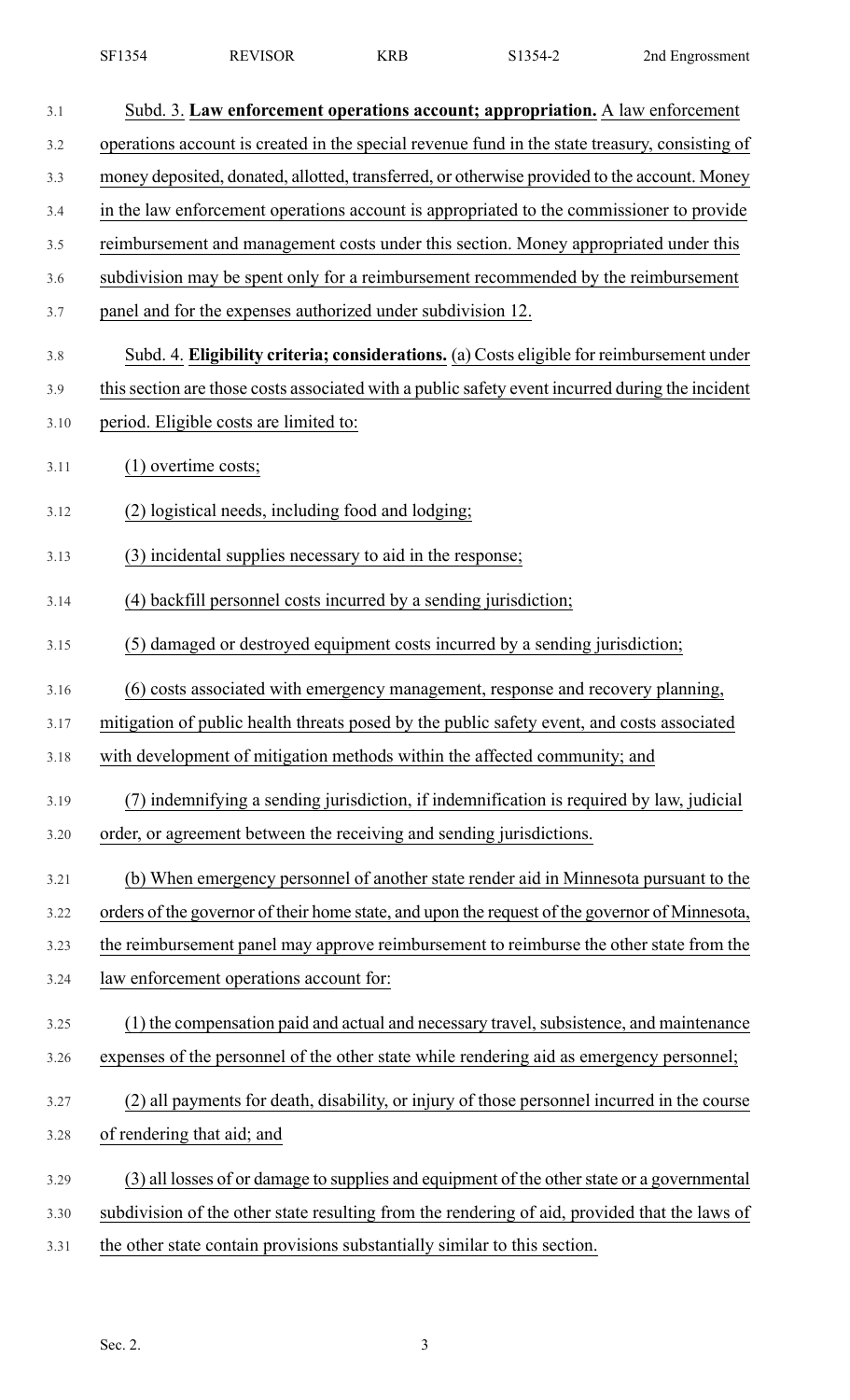| <b>SF1354</b><br>$  -$ | <b>REVISOR</b> | ZDE<br>. CLA | $1354 - 2$<br>ו ר | Znd Engrossment |
|------------------------|----------------|--------------|-------------------|-----------------|
|                        |                |              |                   |                 |

| 4.1  | (c) If the receiving jurisdiction refused either the commissioner's request to observe the     |
|------|------------------------------------------------------------------------------------------------|
| 4.2  | public safety event response or the commissioner's offer of advice and counsel, the            |
| 4.3  | reimbursement panel may deny the applicant's request for reimbursement. A receiving            |
| 4.4  | jurisdiction is not obligated to follow or implement the commissioner's advice or counsel.     |
| 4.5  | The reimbursement panel may not deny a receiving jurisdiction's application for                |
| 4.6  | reimbursement because the receiving jurisdiction did not follow or implement the               |
| 4.7  | commissioner's advice or counsel.                                                              |
| 4.8  | (d) Notwithstanding section 466.01, subdivision 6, unless there is a written agreement         |
| 4.9  | to the contrary, emergency response personnel retain their employment status with their        |
| 4.10 | sending jurisdiction and have the same powers, duties, rights, privileges, and immunities      |
| 4.11 | as if they were performing like service in the sending jurisdiction.                           |
| 4.12 | Subd. 5. Reimbursement panel. (a) A reimbursement panel is established to evaluate             |
| 4.13 | and make binding recommendations on reimbursement requests from the law enforcement            |
| 4.14 | operations account.                                                                            |
| 4.15 | (b) The panel shall consist of the commissioner of public safety, two sheriffs and one         |
| 4.16 | alternate sheriff selected by the 87 sheriffs through a process created by the Minnesota       |
| 4.17 | Sheriffs' Association, and two police chiefs and one alternate police chief selected by the    |
| 4.18 | Minnesota Chiefs of Police Association. The selected sheriffs and police chiefs must represent |
| 4.19 | the geographic and population diversity among the state's counties, but no more than one       |
| 4.20 | sheriff shall serve a county with a population greater than 500,000 and no more than one       |
| 4.21 | police chief shall serve a city with a population greater than 50,000.                         |
| 4.22 | (c) A reimbursement panel member may not participate in deliberations regarding                |
| 4.23 | potential reimbursements to the agency the member represents. In this event, the alternate     |
| 4.24 | for the member shall assume the member's duties.                                               |
| 4.25 | Subd. 6. Reimbursement rates. To the extent funds are available in the law enforcement         |
| 4.26 | operations account, the reimbursement panel shall authorize reimbursement of eligible costs    |
| 4.27 | pursuant to the following reimbursement rates:                                                 |
| 4.28 | (1) receiving jurisdiction applicants shall receive 75 percent of eligible costs submitted     |
| 4.29 | for reimbursement; and                                                                         |
| 4.30 | (2) sending jurisdiction applicants shall receive 100 percent of eligible costs submitted      |
| 4.31 | for reimbursement.                                                                             |
| 4.32 | Subd. 7. Reimbursement process. (a) The commissioner must develop application                  |
| 4.33 | materials for reimbursement and may update the materials as needed. Application materials      |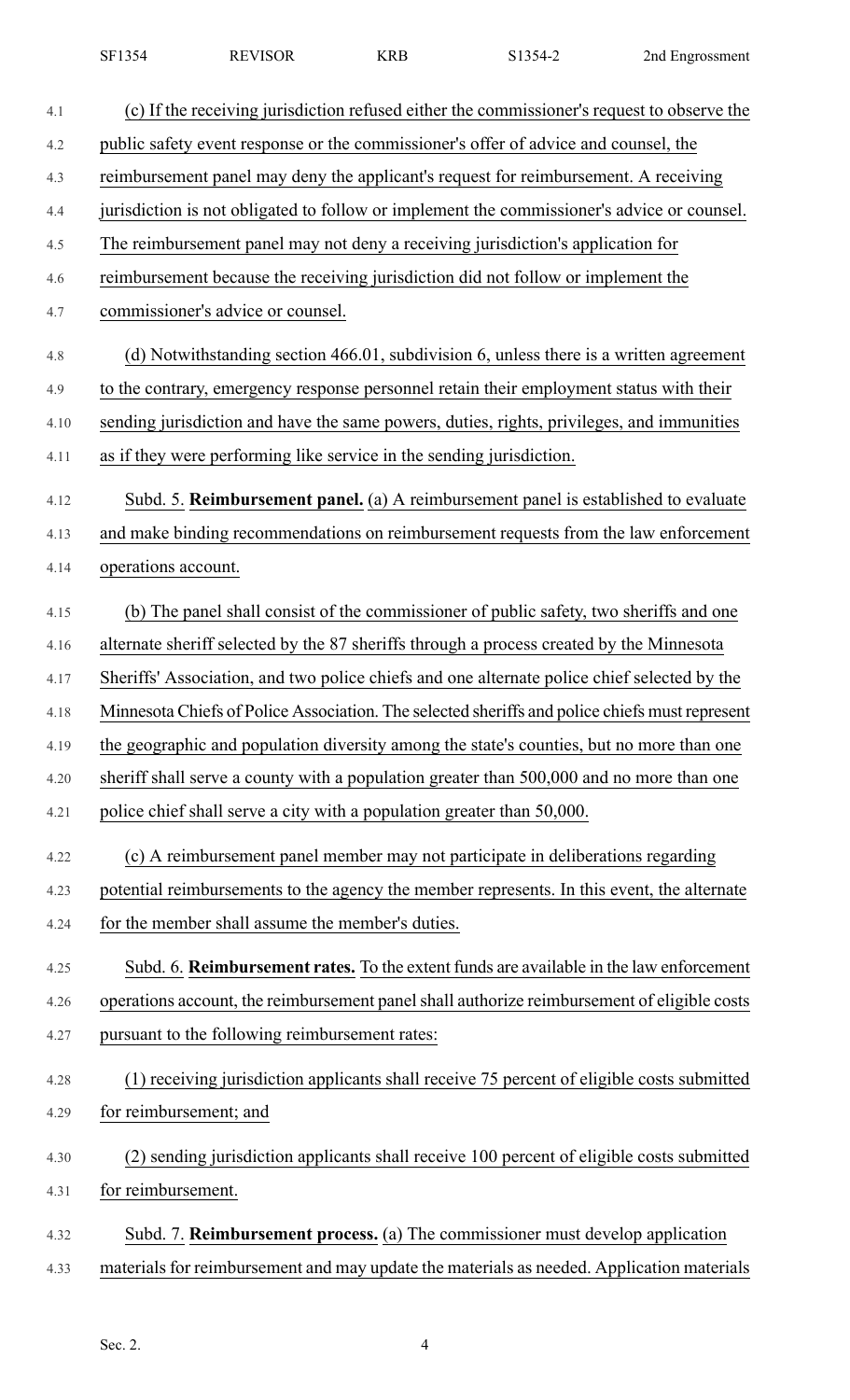| 5.1  | must include instructions and requirements for assistance under this section. These application |
|------|-------------------------------------------------------------------------------------------------|
| 5.2  | materials are not subject to the rulemaking requirements under chapter 14.                      |
| 5.3  | (b) An applicant has 90 days from the end of the incident period to request reimbursement       |
| 5.4  | from the law enforcement operations account. The reimbursement panel may deny a late            |
| 5.5  | request. The applicant's request must include:                                                  |
| 5.6  | (1) the cause, location of the public safety event, and incident period;                        |
| 5.7  | (2) documentation of a local, tribal, county, or state emergency declaration in response        |
| 5.8  | to the public safety event; and                                                                 |
| 5.9  | (3) a description of eligible expenses incurred by the applicant.                               |
| 5.10 | (c) An applicant may submit additional supporting documentation for up to 60 days after         |
| 5.11 | the reimbursement panel's acceptance of the initial request for reimbursement.                  |
| 5.12 | (d) The reimbursement panel shall review the application and supporting documentation           |
| 5.13 | for completeness and may return the application with a request for more detailed information    |
| 5.14 | or correction of deficiencies. The reimbursement panel may consult with appropriate             |
| 5.15 | governmental officials to ensure the application reflects the extent and magnitude of the       |
| 5.16 | public safety event and to reconcile any differences. The application is not complete until     |
| 5.17 | the reimbursement panel receives all requested information.                                     |
| 5.18 | (e) If the reimbursement panel returns an application with a request for more detailed          |
| 5.19 | information or for correction of deficiencies, the applicant must resubmit the application      |
| 5.20 | with all required information within 30 days of the applicant's receipt of the reimbursement    |
| 5.21 | panel's request. The applicant's failure to provide the requested information in a timely       |
| 5.22 | manner without a reasonable explanation may be cause for denial of the application.             |
| 5.23 | (f) The reimbursement panel must approve or deny an application within 60 days of               |
| 5.24 | receipt of a complete application or the application is deemed approved. If the reimbursement   |
| 5.25 | panel approves an application or the application is automatically deemed approved after 60      |
| 5.26 | days, the reimbursement panel must provide written notification to the applicant. If the        |
| 5.27 | reimbursement panel denies an application, the reimbursement panel must provide written         |
| 5.28 | notice to the applicant of the denial and the appeal process.                                   |
| 5.29 | Subd. 8. Appeal process. (a) An applicant must submit to the reimbursement panel                |
| 5.30 | completed claims for payment of actual and eligible costs on forms provided by the              |
| 5.31 | commissioner. All eligible costs claimed for payment must be documented and consistent          |
| 5.32 | with the eligibility provisions of this section.                                                |

SF1354 REVISOR KRB S1354-2 2nd Engrossment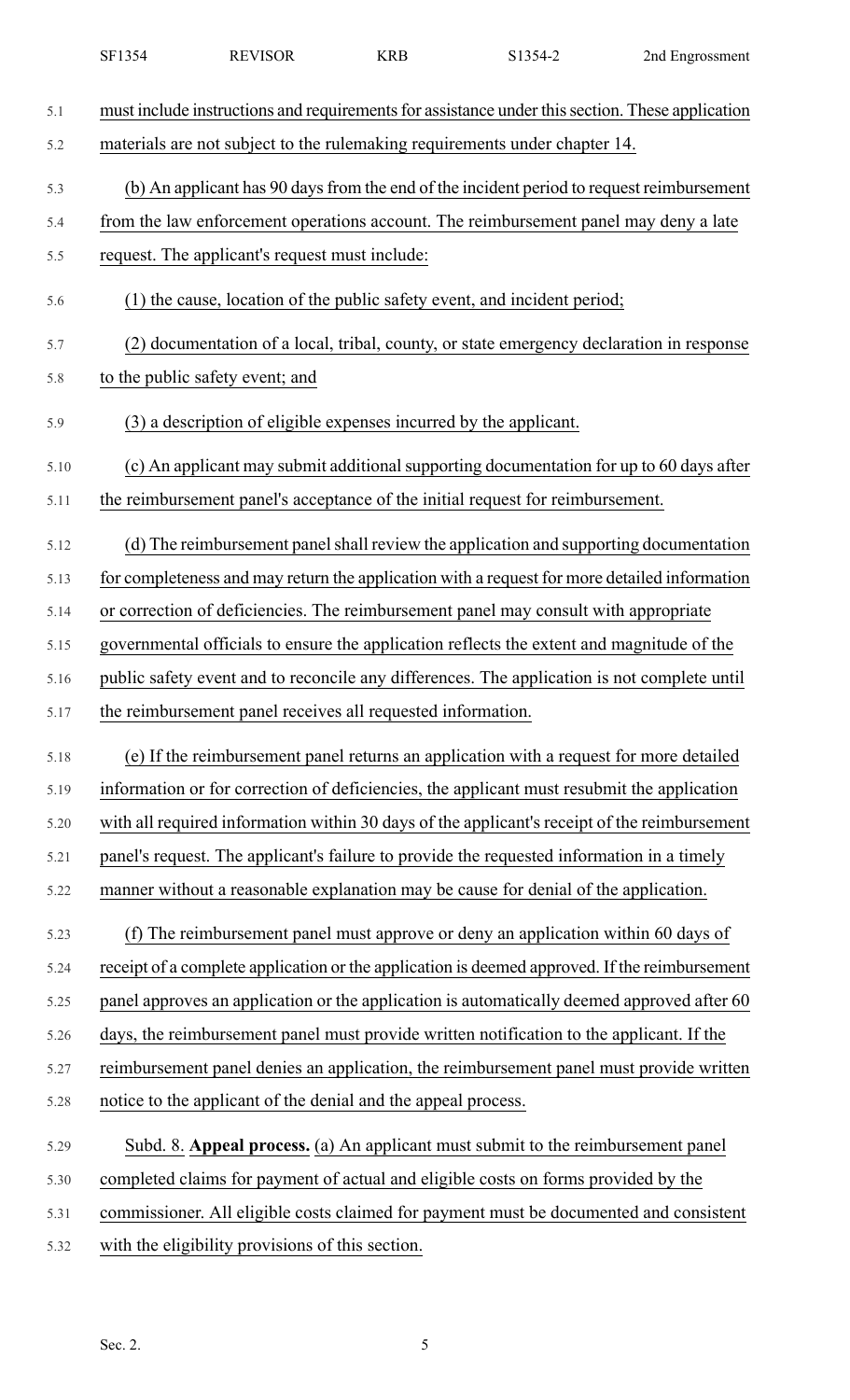| 6.1  | (b) If the reimbursement panel denies an applicant's claim for payment, the applicant           |
|------|-------------------------------------------------------------------------------------------------|
| 6.2  | has 30 days from receipt of the reimbursement panel's determination to appeal in writing        |
| 6.3  | to the reimbursement panel. The appeal must include the applicant's rationale for reversing     |
| 6.4  | the reimbursement panel's determination. The reimbursement panel has 30 days from receipt       |
| 6.5  | of the appeal to uphold or modify the reimbursement panel's determination and formally          |
| 6.6  | respond to the applicant. If no written request for appeal is received, the determination is    |
| 6.7  | final. If the applicant's appeal to the reimbursement panel is denied, the applicant may appeal |
| 6.8  | the decision to the Legislative Coordinating Commission.                                        |
| 6.9  | Subd. 9. Closeout of application. The reimbursement panel must close out an applicant's         |
| 6.10 | reimbursement application after all of the following occur:                                     |
| 6.11 | (1) the applicant receives the final amount due;                                                |
| 6.12 | (2) the applicant repays any amount recovered for eligible costs from another source            |
| 6.13 | after receiving payment under this section; and                                                 |
| 6.14 | (3) any scheduled audits are complete.                                                          |
| 6.15 | Subd. 10. Audit. (a) An applicant must account for all funds received under this section        |
| 6.16 | in conformance with generally accepted accounting principles and practices. The applicant       |
| 6.17 | must maintain detailed records of expenditures to show that grants received under this          |
| 6.18 | section were used for the purpose for which the payment was made. The applicant must            |
| 6.19 | maintain records for five years and make the records available for inspection and audit by      |
| 6.20 | the reimbursement panel or the state auditor. The applicant must keep all financial records     |
| 6.21 | for five years after the final payment, including but not limited to all invoices and canceled  |
| 6.22 | checks or bank statements that support all eligible costs claimed by the applicant.             |
| 6.23 | (b) The state auditor may audit all applicant records pertaining to an application for          |
| 6.24 | reimbursement or receipt of payment under this section.                                         |
| 6.25 | Subd. 11. Reporting reimbursement payments. The commissioner shall post on the                  |
| 6.26 | department's website a list of the recipients and amounts of the reimbursement payments         |
| 6.27 | made under this section.                                                                        |
| 6.28 | Subd. 12. Management costs. The department may be reimbursed from the law                       |
| 6.29 | enforcement operations account an amount of not more than 2.5 percent of the grant values       |
| 6.30 | as management costs. Management costs include indirect costs, direct administrative costs,      |
| 6.31 | and other administrative expenses associated with the public safety event.                      |
| 6.32 | Subd. 13. Funding from other sources; repayment required. If an applicant recovers              |
| 6.33 | eligible costs from another source after receiving payment under this section, the applicant    |